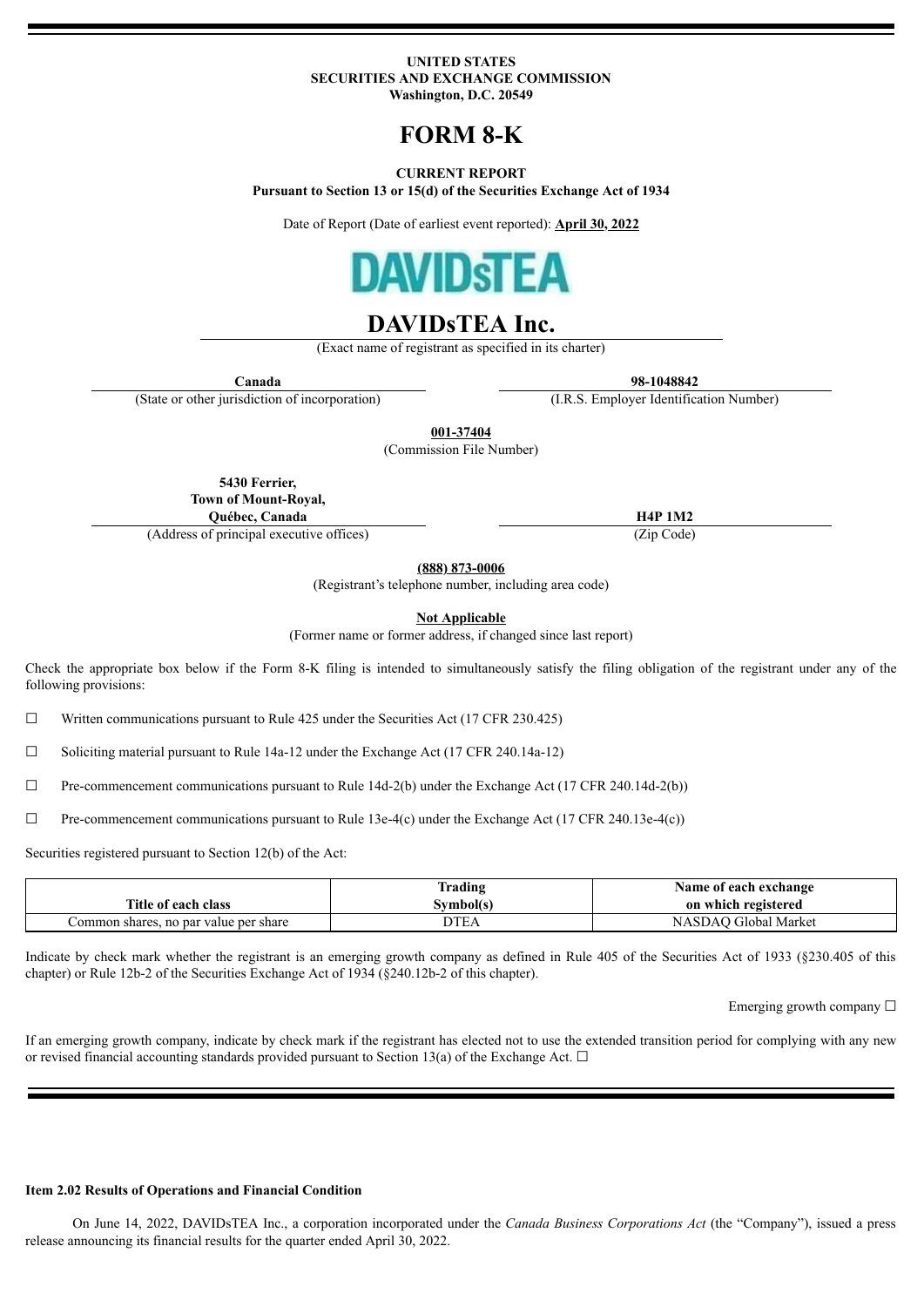A copy of the press release related to this announcement is furnished as Exhibit 99.1 to this Current Report on Form 8-K and is incorporated herein by reference to this Item 2.02. The information contained in this Item, including Exhibit 99.1 attached hereto, is being furnished and shall not be deemed "filed" for any purpose, and shall not be deemed incorporated by reference in any filing under the Securities Act of 1933, as amended, or the Securities Exchange Act of 1934, as amended, regardless of any general incorporation language in any such filing.

#### *Cautionary Forward-Looking Statements*

This Current Report on Form 8-K includes statements that express our opinions, expectations, beliefs, plans or assumptions regarding future events or future results and there are, or may be deemed to be. "forward-looking statements" within the meaning of the Private Securities Litigation Reform Act of 1995 (the "Act"). The following cautionary statements are being made pursuant to the provisions of the Act and with the intention of obtaining the benefits of the "safe harbor" provisions of the Act. These forward-looking statements can generally be identified by the use of forwardlooking terminology, including the terms "believes", "expects", "may", "will", "should", "approximately", "intends", "plans", "estimates" or "anticipates" or, in each case, their negatives or other variations or comparable terminology. These forward-looking statements include all matters that are not historical facts and include statements regarding our intentions, beliefs or current expectations concerning, among other things, our strategy of transitioning to e-commerce and wholesale sales, future sales through our e-commerce and wholesale channels, our results of operations, financial condition, liquidity and prospects, and the impact of the COVID-19 pandemic on the global macroeconomic environment.

While we believe these opinions and expectations are based on reasonable assumptions, such forward-looking statements are inherently subject to risks, uncertainties and assumptions about us, including the risk factors set forth in our annual report on Form 10-K for the fiscal year ended January 29, 2022, filed with the United States Securities and Exchange Commission (the "SEC") on April 29, 2022 and in our Form 10-O for the three-month period *ended April 30, 2022 filed with the United States Securities and Exchange Commission on June 14, 2022.*

These statements are based upon information available to us as of the date of this Current Report on Form 8-K, and while we believe such information forms a reasonable basis for such statements, such information may be limited or incomplete, and our statements should not be read to indicate that we have conducted an exhaustive inquiry into, or review of, all potentially-available relevant information. In light of these risks, uncertainties *and assumptions, investors are cautioned not to unduly rely upon these statements.*

Except as required under federal securities laws and the rules and regulations of the SEC, we do not have any intention to update any forwardlooking statements to reflect events or circumstances arising after the date of this Current Report on Form 8-K, whether as a result of new information. *future events or otherwise.*

#### **Item 9.01 Financial Statements and Exhibits**

# **(d) Exhibits.**

| <b>Exhibit No.</b> | <b>Description</b>                                                          |
|--------------------|-----------------------------------------------------------------------------|
| 99.1               | Press Release, dated June 14, 2022                                          |
| 104                | Cover Page Interactive Data File (embedded within the Inline XBRL Document) |

 $\overline{2}$ 

#### **SIGNATURE**

Pursuant to the requirements of the Securities Exchange Act of 1934, the registrant has duly caused this report to be signed on its behalf by the undersigned hereunto duly authorized.

# **DAVIDsTEA INC.**

Date: June 14, 2022 By: */s/ Frank Zitella* Name: Frank Zitella Title: President, Chief Financial and Operating Officer

3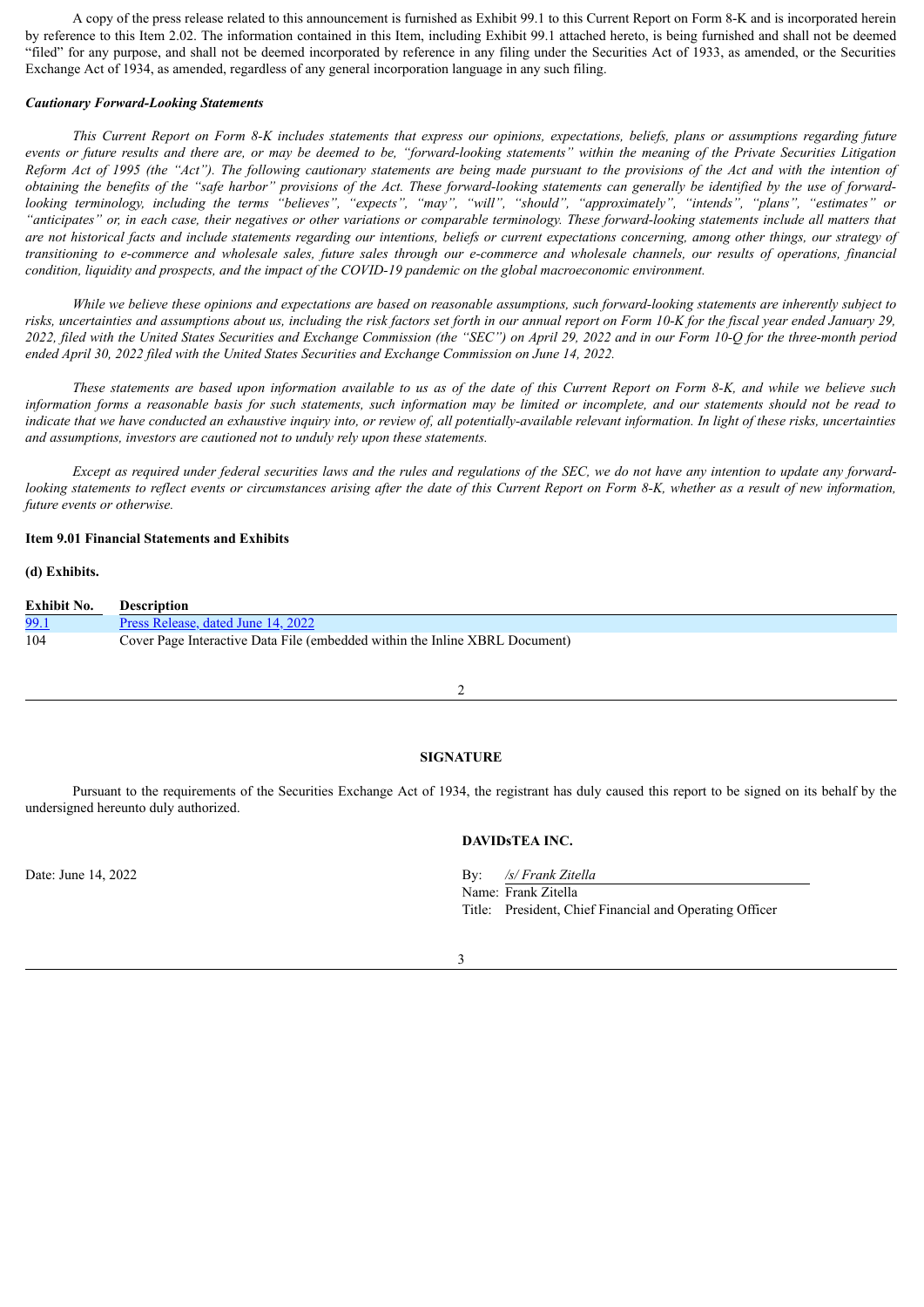<span id="page-2-0"></span>

## **DAVIDsTEA Reports Financial Results for First Quarter of Fiscal 2022**

- $\geq$  Sales reach \$20.4 million
- $\blacktriangleright$  Net loss totals \$2.0 million
- $\blacktriangleright$  Adjusted EBITDA amounts to \$0.1 million
- Cash position of \$22.7 million

**MONTREAL, June 14, 2022** - DAVIDsTEA Inc. (Nasdaq: DTEA) ("DAVIDsTEA" or the "Company"), a leading tea merchant in North America, announced today its first quarter results for the period ended April 30, 2022.

"DAVIDsTEA continues to execute on a well though-out transition to a digital-first tea merchant, by amplifying the universal and enjoyable pleasures associated with tea. We efficiently managed through industry-wide challenges, including mounting inflation, supply-chain issues and labour shortages, in the first quarter of 2022," said Sarah Segal, Chief Executive Officer and Chief Brand Officer, DAVIDsTEA. "Despite these headwinds, our vision to be the world's most innovative tea company, inspiring greater wellness and sustainability, remains unchanged. Ultimately, opening the world of tea to all, through accessible information, knowledge and stories within a warm, friendly environment continues to guide our strategies. We work every day to show how tea can be a fun part of anyone's routine."

"Our first quarter sales reflect evolving consumer buying patterns as COVID-19 pandemic-related restrictions receded and customer traffic picked up at retail stores," said Frank Zitella, President, Chief Financial and Operating Officer, DAVIDsTEA. "Accordingly, brick-and-mortar sales grew 42% in the first quarter of 2022, while E-commerce and wholesale revenue, which account for the majority of our sales, decreased 21% following the transition from last year's pandemic-fueled surge of online sales to serving consumers through our omni-channel capabilities. Despite a 12% decline in overall sales yearover-year, we believe we're on the right path with our digital-first growth strategy supported by our expansion into wholesale. With a solid cash position, we intend to continue investing in initiatives that stimulate demand as we create a clear path to sustained profitable growth for DAVIDsTEA and value creation for our shareholders."

## **Operating Results for the First Quarter of Fiscal 2022**

# *Three Months Ended April 30, 2022 compared to Three Months Ended May 1, 2021*

*Sales. Sales for the three-months ended April 30, 2022 decreased 12.1%, or \$2.8 million, to \$20.4 million from \$23.2 million in the prior year quarter. Sales in Canada of \$16.8 million, representing 81.9% of total revenues, decreased \$1.4 million or 7.7% over the prior year quarter. U.S. sales of \$3.7 million decreased by \$1.4 million or 27.5% over the prior year quarter. Our gifting assortment performed well, with sales amounting to \$7.5 million, representing an increase of \$0.4 million or 5.6% over the prior year quarter. Offsetting this was a decline in our tea and hard-goods assortment over the same period in the prior year. Sales from e-commerce and wholesale channels decreased by \$4.2 million or 21.1% to \$15.7 million from \$19.9 million in the prior year quarter with the transition from last year's pandemic-fueled surge of online sales to serving consumers throughout our omni-channel capabilities. E-commerce and wholesale sales represented 76.9% of sales compared to 85.9% of sales in the prior year quarter. Brick-and mortar sales for the quarter of \$4.7 million compares favorably to the prior year quarter by \$1.4 million, explained by an increase in same store comparable sales, in part due to more days of sales during the current year first quarter as a result of fewer government-mandated closures related to the pandemic.*

*Gross Profit.* Gross profit of \$9.0 million for the three-months ended April 30, 2022 decreased by \$1.8 million or 16.7% from the prior year quarter due to a decline in Sales during the period, partially offset by lower delivery and distribution costs, compared to the prior year quarter. Gross profit as a percentage of sales decreased to 43.9% for the quarter compared to 46.3% in the prior year quarter.

*Selling, General and Administration Expenses.* Selling, general and administration expenses ("SG&A") increased by \$1.6 million or 17.4% to \$10.8 million in the quarter compared to the prior year quarter. Excluding the impact of software implementation and configuration costs and the impact of the wage and rent subsidies received under the Canadian government COVID-19 Economic Response Plan, Adjusted SG&A increased by \$0.7 million or 7.4% to \$10.1 million in the quarter primarily due to increases in staffing and online marketing expenses as we continue the transformation to a digital first organization. Adjusted SG&A as a percentage of sales in the quarter increased to 49.2% from 40.4% in the prior year quarter.

*Net (loss) income.* Net loss was \$2.0 million in the quarter ended April 30, 2022 compared to a Net income of \$3.2 million in the prior year quarter. Adjusted net loss, which excludes the impact of Restructuring Plan activities, net, the wage and rent subsidies received from the Canadian government under the COVID-19 Economic Response Plan, software implementation costs and recovery of income taxes amounted to a Net loss of \$1.2 million compared to a Net income of \$1.4 million in the prior year quarter.

*Fully diluted earnings (loss) per common share.* Fully diluted loss per common share was \$0.07 in the quarter ended April 30, 2022 compared to fully diluted earnings per common share of \$0.12 in the prior year quarter. Adjusted fully diluted loss per common share, which is Adjusted net loss on a fully diluted weighted average shares outstanding basis, was \$0.05, compared to \$0.05 in the prior year quarter.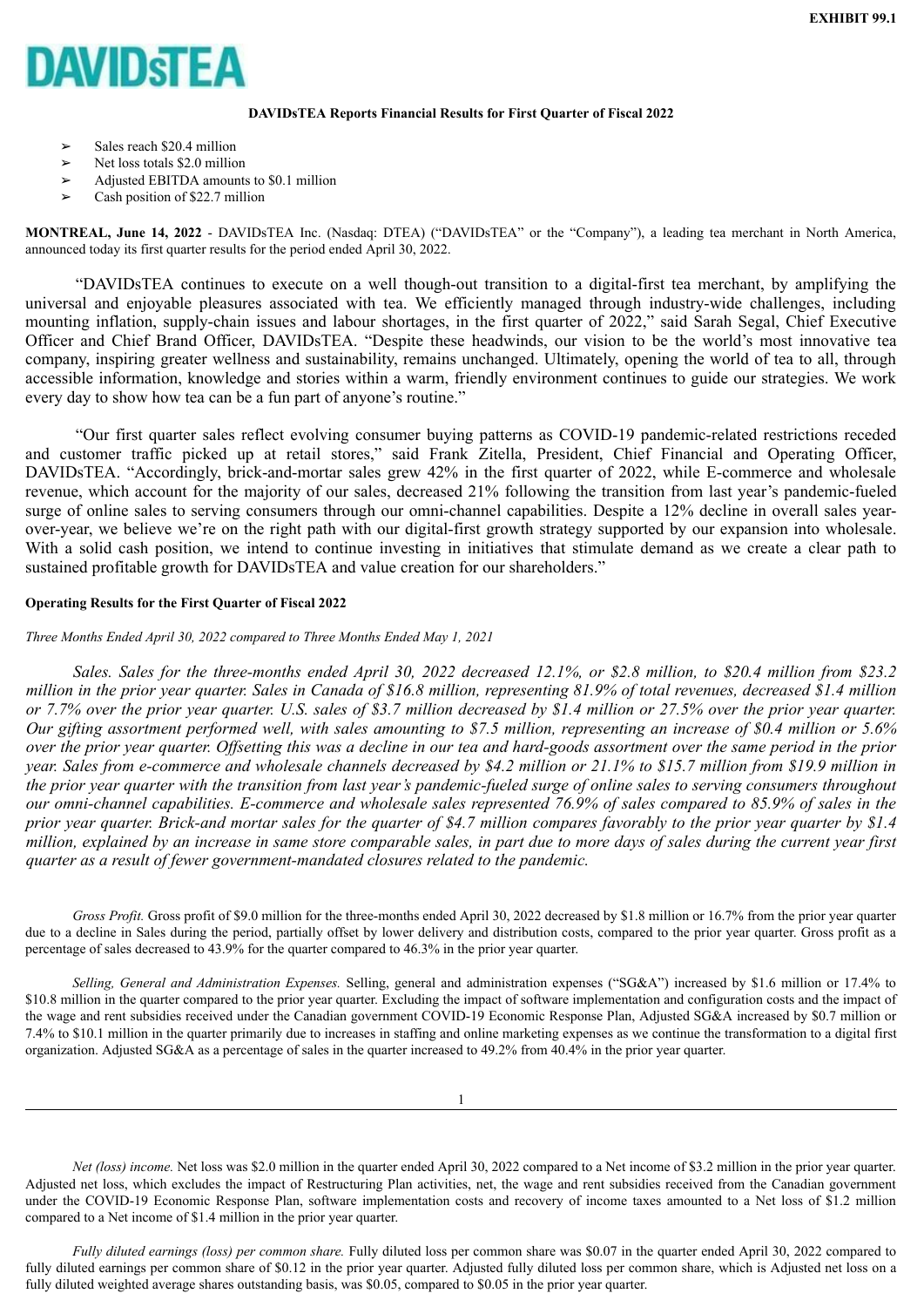*EBITDA and Adjusted EBITDA.* EBITDA, which excludes non-cash and other items in the current and prior periods, was negative \$1.0 million in the quarter ended April 30, 2022 compared to positive \$4.1 million in the prior year quarter representing a decrease of \$5.1 million over the prior year quarter. Adjusted EBITDA for the quarter ended April 30, 2022 was \$89 thousand compared to \$2.5 million for the same period in the prior year. The decrease in Adjusted EBITDA of \$2.4 million reflects the impact of a decline of Sales of \$2.8 million and lower Gross profit for the reasons noted above.

### **Liquidity and Capital Resources**

As at April 30, 2022, we had \$22.7 million of cash held by major Canadian financial institutions.

Working capital was \$42.0 million as at April 30, 2022, compared to \$43.4 million as at January 29, 2022. The decrease in working capital of \$1.4 million is explained by a decrease in current assets of \$4.8 million that was partially offset by a decrease in current liabilities of \$3.4 million.

Our working capital requirements are for the purchase of inventory, payment of payroll and other operating costs, including software purchases and implementation costs. Our working capital requirements fluctuate during the year, rising in the second and third fiscal quarters as we take title to increasing quantities of inventory in anticipation of our peak selling season in the fourth fiscal quarter. We fund our operating, capital and working capital requirements from a combination of cash on hand and cash provided by operating activities.

As at April 30, 2022, the Company has financial commitments in connection with the purchase of goods and services that are enforceable and legally binding on the Company, amounting to \$12.5 million, net of \$862 thousand of advances, which are expected to be discharged within 12 months.

2

## **Condensed Consolidated Financial Data**

(Canadian dollars, in thousands, except per share information)

|                                                              |                         | For the three months ended           |                         |  |
|--------------------------------------------------------------|-------------------------|--------------------------------------|-------------------------|--|
|                                                              |                         | April 30,<br>2022                    | May 1,<br>2021          |  |
| <b>Sales</b>                                                 | \$                      | 20,435                               | $\mathbb{S}$<br>23,249  |  |
| Cost of sales                                                |                         | 11,471                               | 12,481                  |  |
| Gross profit                                                 |                         | 8,964                                | 10,768                  |  |
| Selling, general and administration expenses                 |                         | 10,806                               | 9,194                   |  |
| Restructuring plan activities, net                           |                         |                                      | (1,602)                 |  |
| Results from operating activities                            |                         | (1, 842)                             | 3,176                   |  |
| Finance costs                                                |                         | 171                                  | 10                      |  |
| Finance income                                               |                         | (39)                                 | (55)                    |  |
| Net (loss) income                                            | $\mathbb S$             | (1,974)                              | \$<br>3,221             |  |
| EBITDA <sup>1</sup>                                          | \$                      | (976)                                | $\mathbb{S}$<br>4,126   |  |
| Adjusted $EBITDA1$                                           |                         | 89                                   | 2,505                   |  |
| Adjusted SG&A expenses <sup>1</sup>                          |                         | 10,051                               | 9,395                   |  |
| Adjusted operating (loss) income <sup>1</sup>                |                         | (1,087)                              | 1,373                   |  |
| Adjusted net (loss) income $1$                               | \$                      | (1,219)<br>$\boldsymbol{\mathsf{S}}$ | 1,418                   |  |
| Basic (loss) income per common share                         | \$                      | (0.07)<br>$\boldsymbol{\mathsf{S}}$  | 0.12                    |  |
| Fully diluted (loss) income per common share                 |                         | (0.07)                               | 0.12                    |  |
| Adjusted fully diluted (loss) income per common share        | \$                      | $(0.05)$ \$                          | 0.05                    |  |
| Gross profit as a percentage of sales                        |                         | 43.9%                                | 46.3%                   |  |
| SG&A expenses as a percentage of sales                       |                         | 52.9%<br>39.5%                       |                         |  |
| Adjusted SG&A expenses as a percentage of sales <sup>1</sup> |                         | 49.2%                                | 40.4%                   |  |
| Cash flows (used in) provided by operating activities        | \$                      | \$<br>(1,678)                        | 1,307                   |  |
| Cash flows used in financing activities                      |                         | (749)                                | (183)                   |  |
| (Decrease) increase in cash during the period                |                         | (2, 427)                             | 1,124                   |  |
| Cash, end of period                                          | $\mathbf S$             | 22,680                               | $\mathsf{\$}$<br>31,321 |  |
|                                                              |                         | April 30,                            | January 29,             |  |
| As at                                                        |                         | 2022                                 | 2022                    |  |
| Cash                                                         | $\overline{\mathbb{S}}$ | 22,680                               | $\mathsf{\$}$<br>25,107 |  |
| Accounts and other receivables                               |                         | 3,197                                | 3,209                   |  |
| Prepaid expenses and deposits                                |                         | 4,479                                | 4,142                   |  |
| Inventories                                                  |                         | 28,359                               | 31,048                  |  |

Trade and other payables **8,000 \$ 12,300** \$ 12,300

<sup>1</sup> Please refer to "Use of Non-IFRS Financial Measures" in this press release.

**Use of Non-IFRS Financial Measures**

 $\frac{1}{2}$  ,  $\frac{1}{2}$  ,  $\frac{1}{2}$  ,  $\frac{1}{2}$  ,  $\frac{1}{2}$  ,  $\frac{1}{2}$  ,  $\frac{1}{2}$  ,  $\frac{1}{2}$